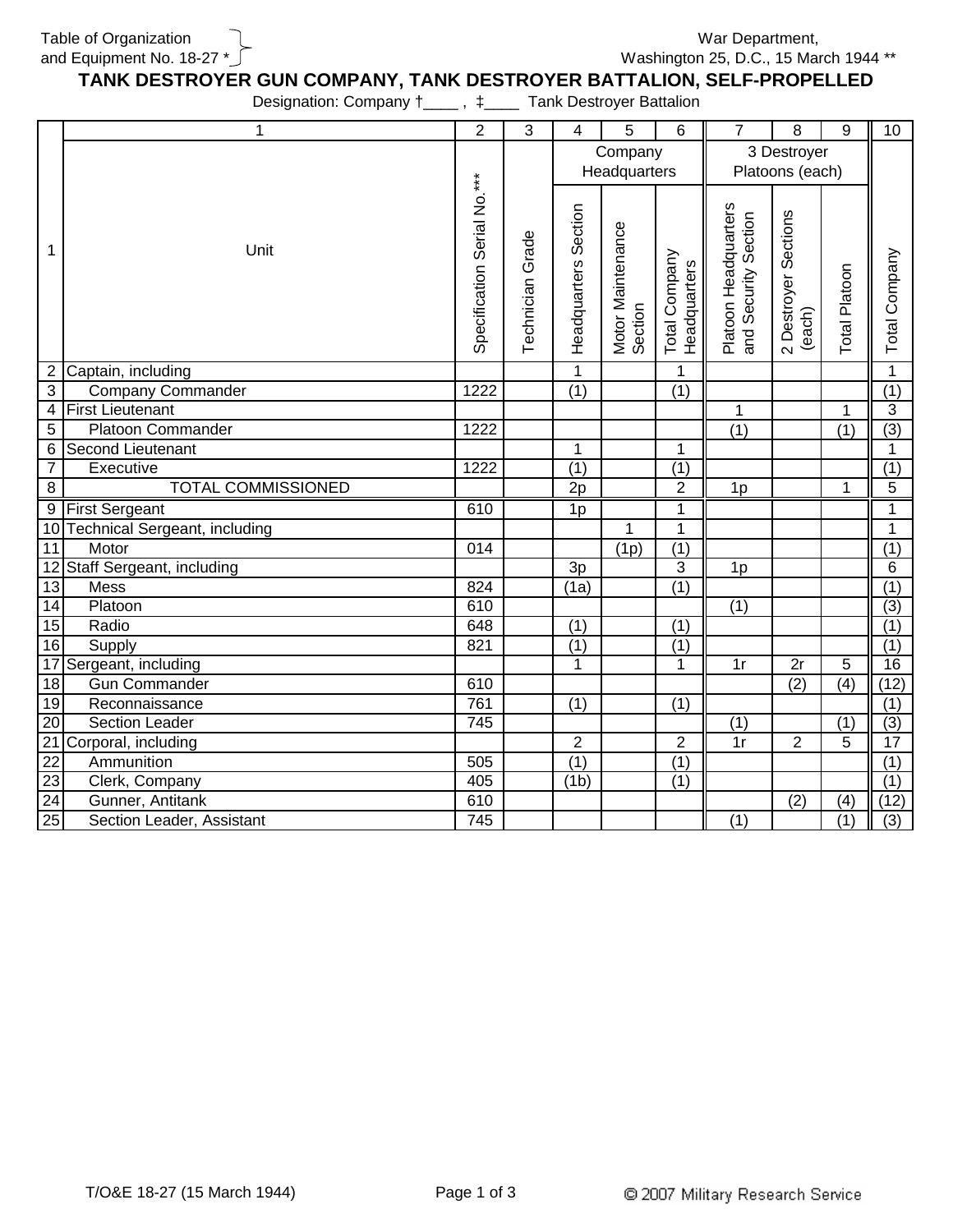|                       | 1                                   | $\overline{2}$              | 3                            | 4                    | 5                            | 6                             | $\overline{7}$                               | 8                              | 9                | 10                      |
|-----------------------|-------------------------------------|-----------------------------|------------------------------|----------------------|------------------------------|-------------------------------|----------------------------------------------|--------------------------------|------------------|-------------------------|
|                       |                                     |                             |                              | Company              |                              |                               | 3 Destroyer                                  |                                |                  |                         |
|                       |                                     |                             |                              | Headquarters         |                              |                               | Platoons (each)                              |                                |                  |                         |
|                       | Unit                                | Specification Serial No.*** | <b>Technician Grade</b>      | Headquarters Section | Motor Maintenance<br>Section | Total Company<br>Headquarters | Platoon Headquarters<br>and Security Section | 2 Destroyer Sections<br>(each) | Platoon<br>Total | Total Company           |
|                       | 26 Technician, Grade 4              |                             |                              |                      |                              |                               |                                              |                                |                  | $\overline{14}$         |
|                       | 27 Technician, Grade 5<br>including |                             |                              | 15                   | 8                            | 23                            | 8                                            | 6                              | 20               | 17                      |
| 28                    | Private, First Class                |                             |                              |                      |                              |                               |                                              |                                |                  | 23                      |
|                       | 29 Private                          |                             |                              |                      |                              |                               |                                              |                                |                  | وجا                     |
| 30                    | <b>Bugler</b>                       | 803                         |                              | (1d)                 |                              | $\overline{(1)}$              |                                              |                                |                  | $\overline{(1)}$        |
| $\overline{31}$       | Cannoneer                           | 610                         |                              |                      |                              |                               |                                              | $\overline{(4)}$               | $\overline{(8)}$ | (24)                    |
| $\overline{32}$       | Cook<br>Cook                        | 060<br>060                  | $\overline{\mathbf{4}}$<br>5 | (2a)                 |                              | (2)                           |                                              |                                |                  | (2)                     |
| 33<br>$\overline{34}$ | Cook's Helper                       | 590                         |                              | (1a)<br>(1a)         |                              | (1)<br>(1)                    |                                              |                                |                  | $\overline{(1)}$<br>(1) |
| $\overline{35}$       | Driver, Armored Car                 | 931                         | 5                            | (2r)                 |                              | (2)                           |                                              |                                |                  | (2)                     |
| 36                    | Driver, Armored Car                 | 610                         |                              |                      |                              |                               | (2r)                                         |                                |                  | $\overline{(6)}$        |
| $\overline{37}$       | Driver, Recovery Vehicle            | 931                         | $\overline{\mathcal{A}}$     |                      | (1)                          | (1)                           |                                              |                                |                  | $\overline{(1)}$        |
| $\overline{38}$       | Driver, Tank                        | 610                         | $\overline{4}$               |                      |                              |                               |                                              | (1)                            | (2)              | $\overline{(6)}$        |
| 39                    | Driver, Tank                        | 610                         | $\overline{5}$               |                      |                              |                               |                                              | $\overline{(1)}$               | $\overline{(2)}$ | $\overline{(6)}$        |
| 40                    | Gunner, Machine                     | 605                         |                              | (1e)                 |                              | (1)                           | (1)                                          |                                | (1)              | (4)                     |
| $\overline{41}$       | Gunner, Machine                     | 605                         |                              |                      |                              |                               | (1)                                          |                                | (1)              | (3)                     |
| 42                    | Mechanic, Artillery                 | 802                         | $\overline{\mathcal{A}}$     |                      | (1)                          | (1)                           |                                              |                                |                  | (1)                     |
| 43                    | Mechanic, Automotive                | $\overline{014}$            | $\overline{4}$               |                      | (1 <sup>d</sup> )            | (1)                           |                                              |                                |                  | $\overline{(1)}$        |
| 44                    | Mechanic, Tank                      | 660                         | $\overline{4}$               |                      | (2r)                         | (2)                           |                                              |                                |                  | $\overline{(2)}$        |
| 45                    | Mechanic, Tank                      | 660                         | $\overline{5}$               |                      | (1f)2r)                      | $\overline{2}$                |                                              |                                |                  | $\overline{(2)}$        |
| 46                    | Messenger                           | 345                         |                              | $\overline{(1d)}$    |                              | $\overline{(1)}$              |                                              |                                |                  | $\overline{(1)}$        |
| 47                    | Repairman, Radio                    | 648                         | $\overline{4}$               |                      | (1)                          | (1)                           |                                              |                                |                  | (1)                     |
| $\overline{48}$       | Rifleman                            |                             |                              |                      |                              |                               | ((1d)4gr)                                    |                                | (4)              | (12)                    |
| 49                    | <b>Basic</b>                        | 521                         |                              | (6r)                 |                              | (6)                           |                                              |                                |                  | (6)                     |
| 50                    | <b>TOTAL ENLISTED</b>               |                             |                              | $\overline{22}$      | 9                            | $\overline{31}$               | $\overline{11}$                              | 10                             | $\overline{31}$  | 124                     |
| 51                    | <b>AGGREGATE</b>                    |                             |                              | $\overline{24}$      | $\overline{9}$               | $\overline{33}$               | $\overline{12}$                              | $\overline{10}$                | $\overline{32}$  | 129c                    |